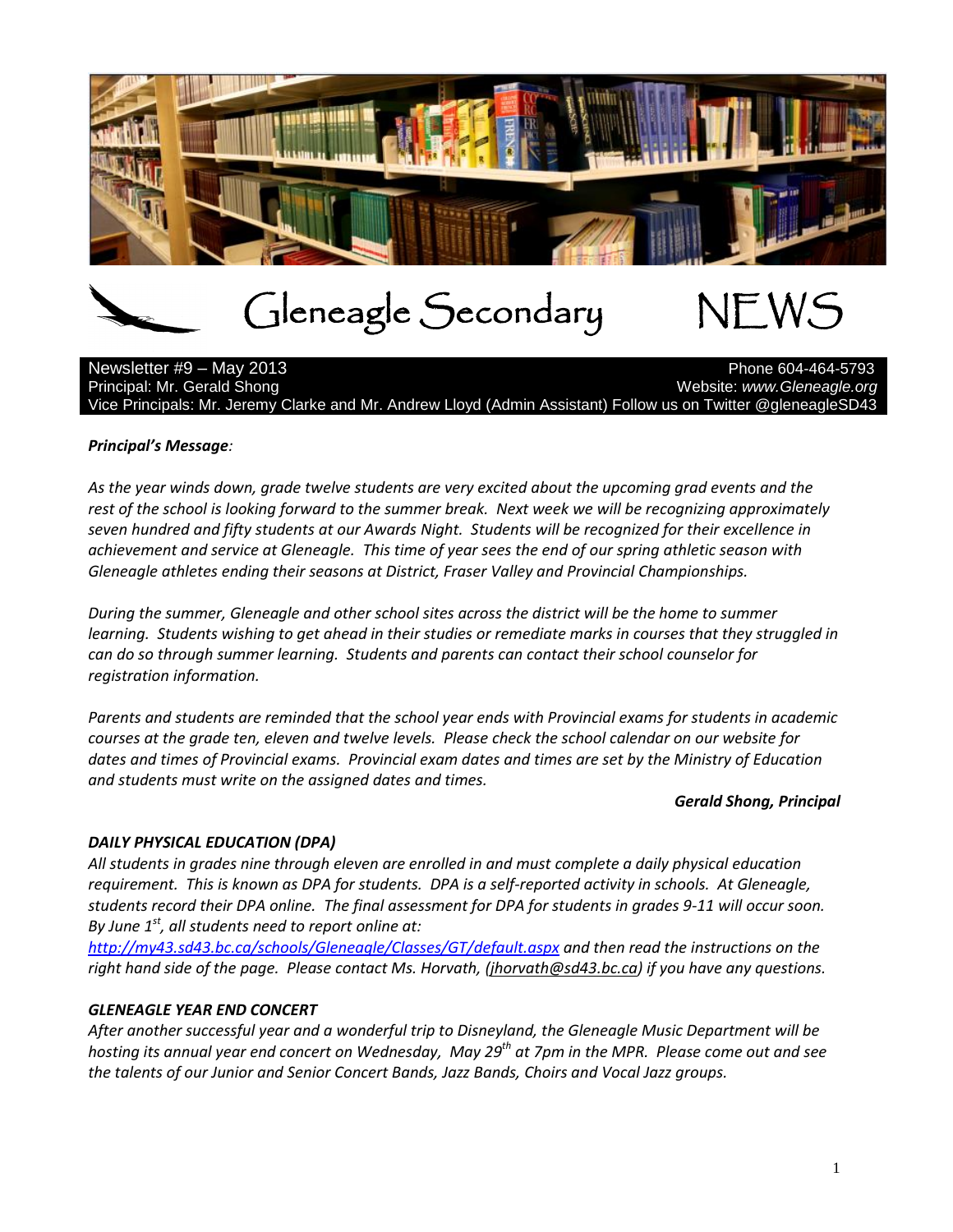#### *GRAD NEWS*

*Tickets for Grad Dinner and Dance will be available online at<https://gleneagle.inviteright.com/grad2013> starting May 28th. Tickets are \$130 (Early Bird price) from May 28th - June 9th and \$150 from June 10th - June 14th. Students will not be able to buy tickets until all of their fees are paid and they have completed all Grad Transitions requirements. If you choose not to use the online payment service, you can arrange to buy your ticket at the school office. Online tickets will be sold by student number and approved guest tickets will be sold by the sponsoring student number plus "-125" added to the end of the sponsoring student's number. Sponsor and guest tickets are sold as two separate transactions.*

#### *DISTRICT #43 COQUITLAM CENTRE STUDENT ART SHOW*

*Gleneagle Art students displayed their artwork again this year at the Coquitlam Centre student art show this month. The display included a variety of drawings, paintings, photos, graphics, and mixed media from grade nine to grade twelve students.*

*Each year, one scholarship of \$500 is awarded to the best artist from each participating school by Coquitlam Centre and further scholarships of \$750 from the University Women's Club are awarded to the top male and top female artist from the show.* 



*All three Gleneagle scholarship applicants won awards this year. Travis Anderson won the CFUWC "best male overall" award and Grace Yu, the "best female overall" award. Sarah Jung won the Coquitlam Centre award for our school.*

*All three students will be continuing their art studies at the post-secondary level this September. Travis is interested in Commercial animation and will be attending Emily Carr University, Sarah Jung plans to continue her art studies at Maryland Institute College of Art in the United States, and Grace Yu will be enrolling in the IDEA program at Capilano University.*

*Congratulations to the scholarship students and to all art students whose work was featured at the Coquitlam Centre Student Art Show this year.*

# *TV AND FILM NEWS*

*The student film festival season is upon us, and Gleneagle Filmmakers have made a huge splash this year! The awards for this year's BC Student Film Festival were given out on Saturday, May 11th and out of 200+ films, ranging over 14 categories, three Gleneagle films took the TOP SPOT in their respective categories!!*

*Winners were:*

*Senior Animation – Travis Anderson (Gr. 12) for "Exile"*

*Senior Public Service Announcement – Nathan Traversy (Gr. 11) and Dmitri Leonenko (Gr. 10) for "Stop the Hurt"*

*Junior Experimental – Sarah Lee (Gr. 10) for "The Letter That Never Came"*

*Additionally, Gleneagle students earned 2 of the 10 "Craft Awards" presented: Best Writing in Junior Narrative Drama – Sarah Lee (from a poem by Steven Bae, who shares this Award) Best Actress in Junior Narrative Drama – Cassidy Stahr (in a movie written, directed and produced by Jess Stewart-Lee, Bronwyn Vaisey and Tyler Johnson)*

*One other Gleneagle student (Gr. 10, Christian van Geyn) earned a second place finish in Junior Animation.*